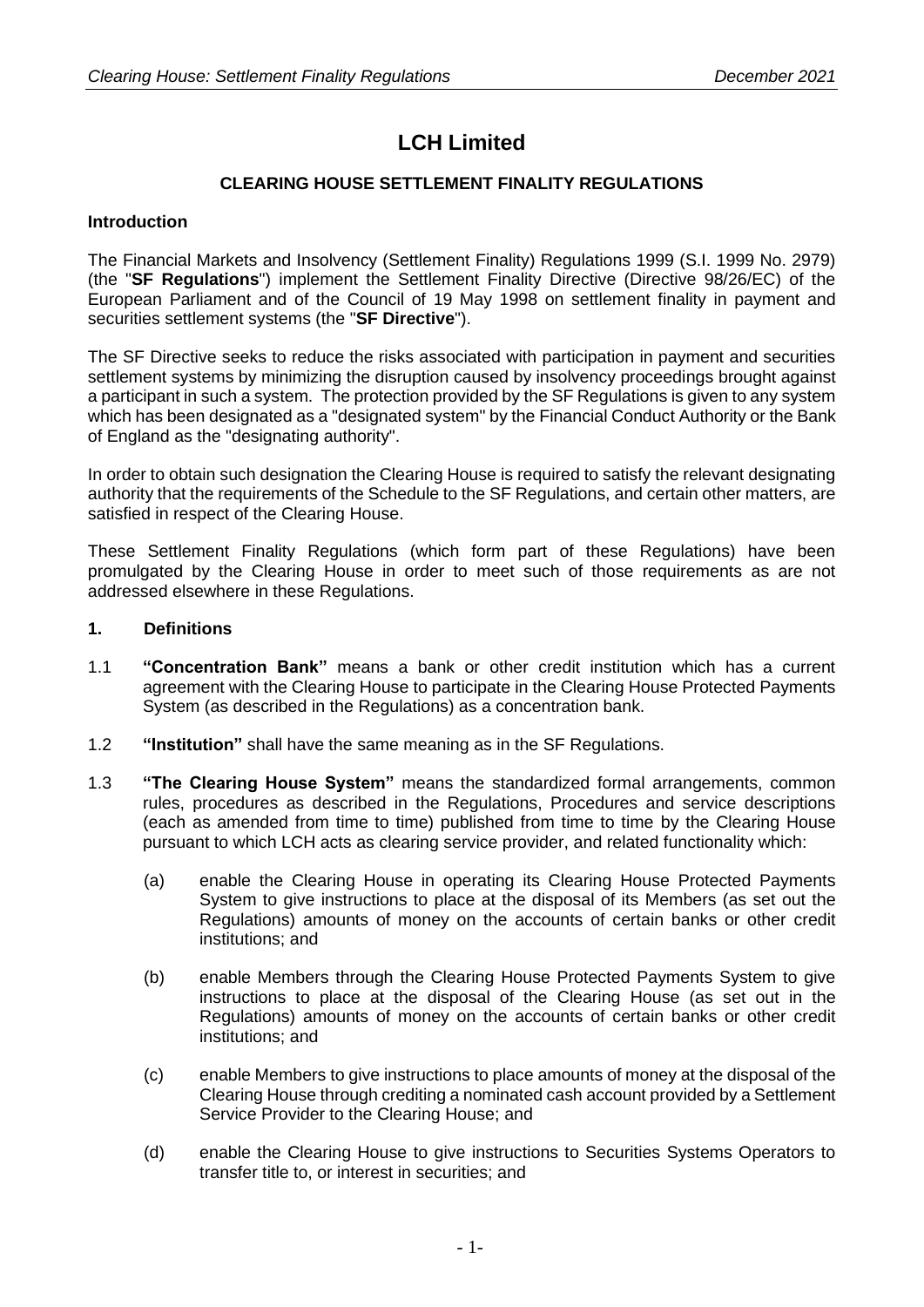- (e) enable the Clearing House to give instructions to a Settlement Service Provider in relation to the Clearing House's use of settlement services provided by such Settlement Service Provider; and
- (f) enable Members and Non Member Participants to give instructions to Securities Systems Operators to transfer title to or interest in securities; and
- (g) enable the Clearing House to become central counterparty to Members in respect of eligible trades in certain derivative instruments, equities, repos, bonds GC and €GC and products, as described in the Regulations; and
- (h) enable the Clearing House and Members to fulfil the obligations they incur in respect of contracts registered by the Clearing House and in respect of which it has become central counterparty; and
- (i) facilitate supplementary and incidental matters.
- 1.4 **"Member"** has the same meaning as in the Regulations.
- 1.5 **"Member Settlement Bank"** means a bank or other credit institution, including a central bank, approved by the Clearing House from time to time for the provision of settlement services in connection with settlements on behalf of a Member under the ForexClear Service not taking place through the Clearing House Protected Payment System.
- 1.6 "**Non Member Participant**" means a person:
	- (a) who is not a Member or an exchange, and who is party to any one or more of the following agreements as described in the Regulations:
		- (i) a RepoClear Dealer Clearing Agreement;
		- (ii) a SwapClear Dealer Clearing Agreement; or
		- (iii) a ForexClear Dealer Clearing Agreement; or
	- (b) who acts as settlement agent for any person described in section 1.6(a) above; or
	- (c) who is a Non-Clearing Participant.
- 1.7 **"PPS Bank"** means a bank or other credit institution which has a current agreement with the Clearing House to participate, other than solely as a Concentration Bank, in the Clearing House Protected Payment System, as described in the Regulations.
- 1.8 **"Participant"** means all or any of the following:
	- (a) LCH Limited ("the Clearing House");
	- (b) any Member;
	- (c) any Non-Member Participant;
	- (d) any PPS Bank;
	- (e) any Settlement Service Provider;
	- (f) any Member Settlement Bank.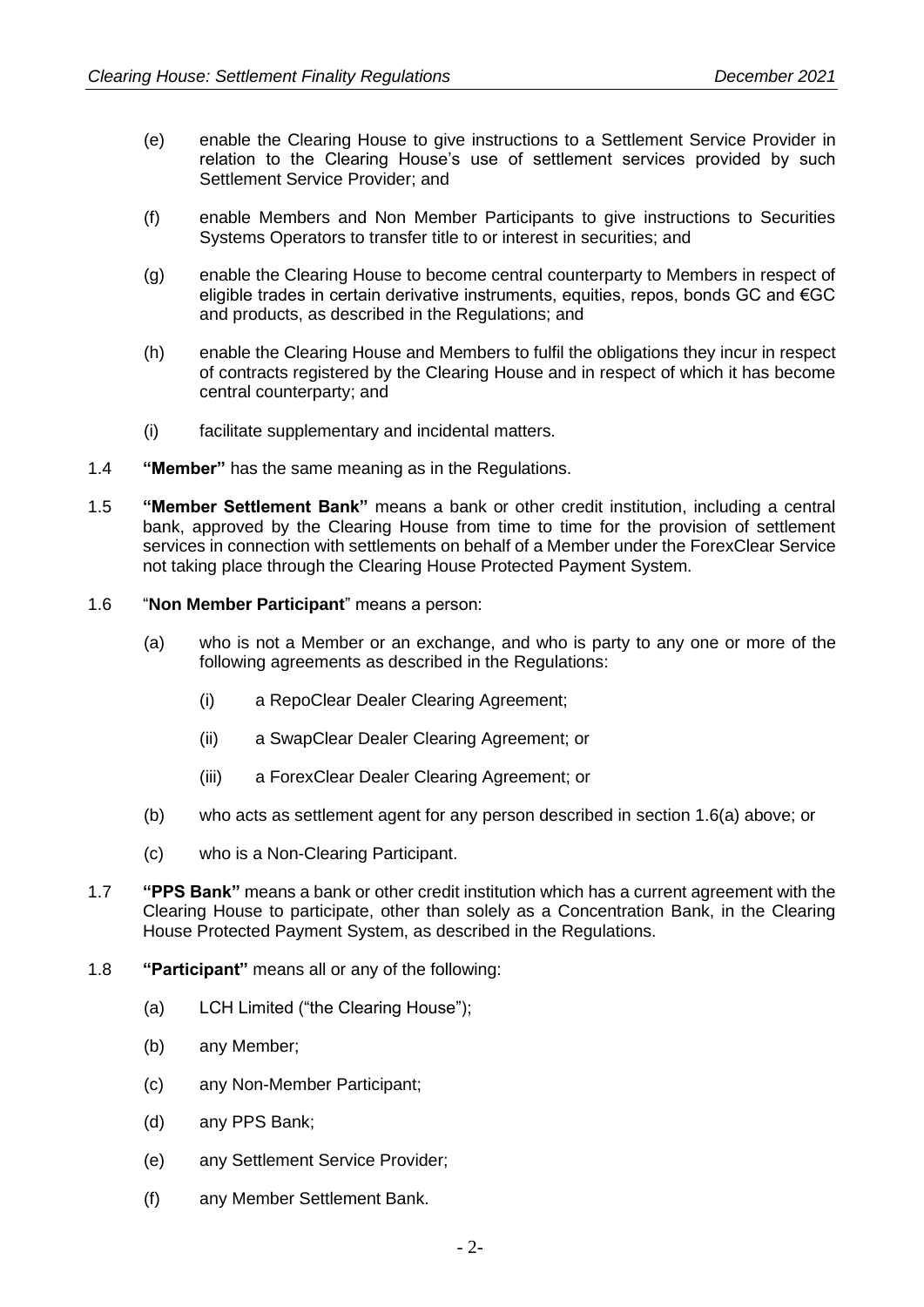# 1.9 "**Payment Transfer Order**" means

- (a) an instruction given by the Clearing House by means of a SWIFT message or other means to a PPS Bank to place at the disposal of a Member (by crediting a nominated account held by that Member at that bank) an amount of money to be debited from a nominated account held by the Clearing House at that bank ("a Credit Member/Debit LCH transfer order"); or
- (b) an instruction given by the Clearing House by means of a SWIFT message or other means to a PPS Bank to place at the disposal of the Clearing House (by crediting a nominated account held by the Clearing House at that bank) an amount of money to be debited from a nominated account held by a Member at that bank ("a Credit LCH/Debit Member transfer order"); or
- (c) an instruction given by the Clearing House to a Securities System Operator to place at the disposal of the Clearing House (by crediting a nominated cash account held by the Clearing House) an amount of money to be debited from a nominated account held by that Securities System Operator for a Member or Non-Member Participant, as the case may be ("an Inward Cash Account Transfer Order"); or
- (d) an instruction given by the Clearing House to a Securities System Operator to place at the disposal of a Member or Non-Member Participant, as the case may be, (by crediting a nominated cash account held by such Member or Non-Member Participant) an amount of money to be debited from a nominated account held by that Securities System Operator for the Clearing House ("an Outward Cash Account Transfer Order"); or
- (e) an instruction in the form of an electronic message forwarded by or on behalf of a Member or Non-Member Participant to the Clearing House or its agent or contractor containing data constituting particulars of an exchange contract, SwapClear Transaction, Post-Compression Contract, ForexClear Transaction, RepoClear Transaction, Repo Trade or Bond Trade, EquityClear ATP Match or Eligible RepoClear GC Transaction and submitted to the Clearing House for registration by the Clearing House in accordance with the Regulations;
- (f) an instruction by the Clearing House for itself and on behalf of a Member authorising the exercise of the Clearing House's powers under Regulation 101 to register a Mandatory ForexClear Swap Contract in the name of such Member, arising upon the occurrence of a ForexClear Liquidity Event in accordance with Regulation 101 in relation to that Member;
- (g) an instruction forwarded by the Clearing House for itself and on behalf of a Member to the Clearing House, in exercise of the Clearing House's powers under Regulation 60C, containing data constituting particulars of a transaction determined by the Clearing House on the terms of a Floating Rate Conversion Annex and submitted to the Clearing House for registration by the Clearing House as a SwapClear Contract in accordance with the Regulations;
- (h) an open Cleared Exchange Contract, SwapClear Contract, ForexClear Contract, RepoClear Contract, RepoClear GC Contract, or EquityClear Contract which has been registered by the Clearing House; or
- (i) an instruction given by the Clearing House to a PPS Bank by means of a SWIFT message or other means to place at the disposal of the Clearing House (by crediting a nominated account of the Clearing House at a Concentration Bank) an amount of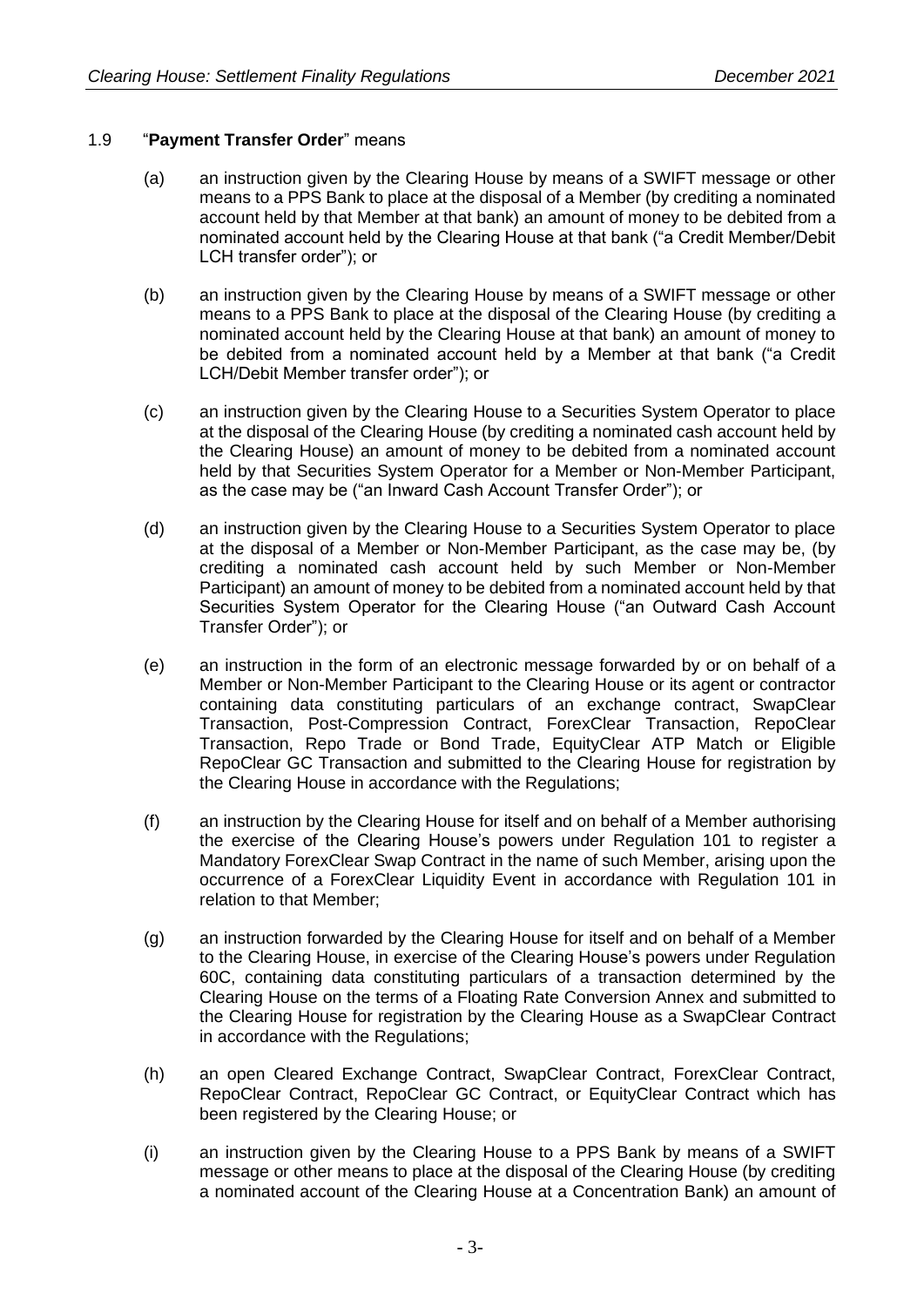money to be debited from a nominated account held by the Clearing House at that PPS Bank; or

- (j) an instruction given by the Clearing House to a Concentration Bank by means of a SWIFT message or other means to place at the disposal of the Clearing House (by crediting a nominated account of the Clearing House at a PPS Bank) an amount of money to be debited from a nominated account held by the Clearing House at that Concentration Bank; or
- (k) an instruction given by or on behalf of a Member by means of a SWIFT message or other means to a Member Settlement Bank to place at the disposal of the Clearing House (through crediting a nominated cash account provided by a Settlement Service Provider to the Clearing House) an amount of money to be debited from a nominated account held by that Member at such Member Settlement Bank; or
- (l) an instruction by the Clearing House for itself and on behalf of a Member authorising the exercise of the Clearing House's powers under Regulation 101 to effect the discharge of certain payment obligations of that Member to the Clearing House and the corresponding assumption of another payment obligation of that Member to the Clearing House, arising upon the occurrence of a ForexClear Liquidity Event in accordance with Regulation 101 in relation to that Member; or
- (m) an instruction given by the Clearing House to a Concentration Bank or a central bank by means of a SWIFT message or other means to place at the disposal of the Clearing House (through crediting a nominated cash account provided by a Settlement Service Provider to the Clearing House) an amount of money to be debited from a nominated account held by the Clearing House at that Concentration Bank or central bank; or
- (n) an instruction given by the Clearing House to a Settlement Service Provider by means of a SWIFT message or other means to place at the disposal of a Member (by crediting a nominated cash account held by that Member at a Member Settlement Bank) an amount of money to be debited from a nominated account provided by that Settlement Service Provider to the Clearing House; or
- (o) an instruction given by the Clearing House to a Settlement Service Provider by means of a SWIFT message or other means to place at the disposal of the Clearing House (by crediting a nominated cash account held by the Clearing House at a Concentration Bank or a central bank) an amount of money to be debited from a nominated account provided by that Settlement Service Provider to the Clearing House.
- 1.10 **"Procedures"** means the practices and procedures of the Clearing House, as amended from time to time, including but not limited to the Procedures.
- 1.11 **"Regulations"** means the General Regulations, Default Rules and Procedures of the Clearing House as amended from time to time and **"the Procedures"** shall mean that part of the Regulations by that name.

# 1.12 "**Securities System Operator**" means:

- (a) an operator of a securities depository and/or securities settlement system (including but not limited to Euroclear UK & Ireland Ltd, Euroclear Bank, Clearstream Frankfurt and Clearstream Luxemburg); or
- (b) a bank or other credit institution (including but not limited to the National Bank of Belgium and Deutsche Bank AG) which provides securities holding and/or securities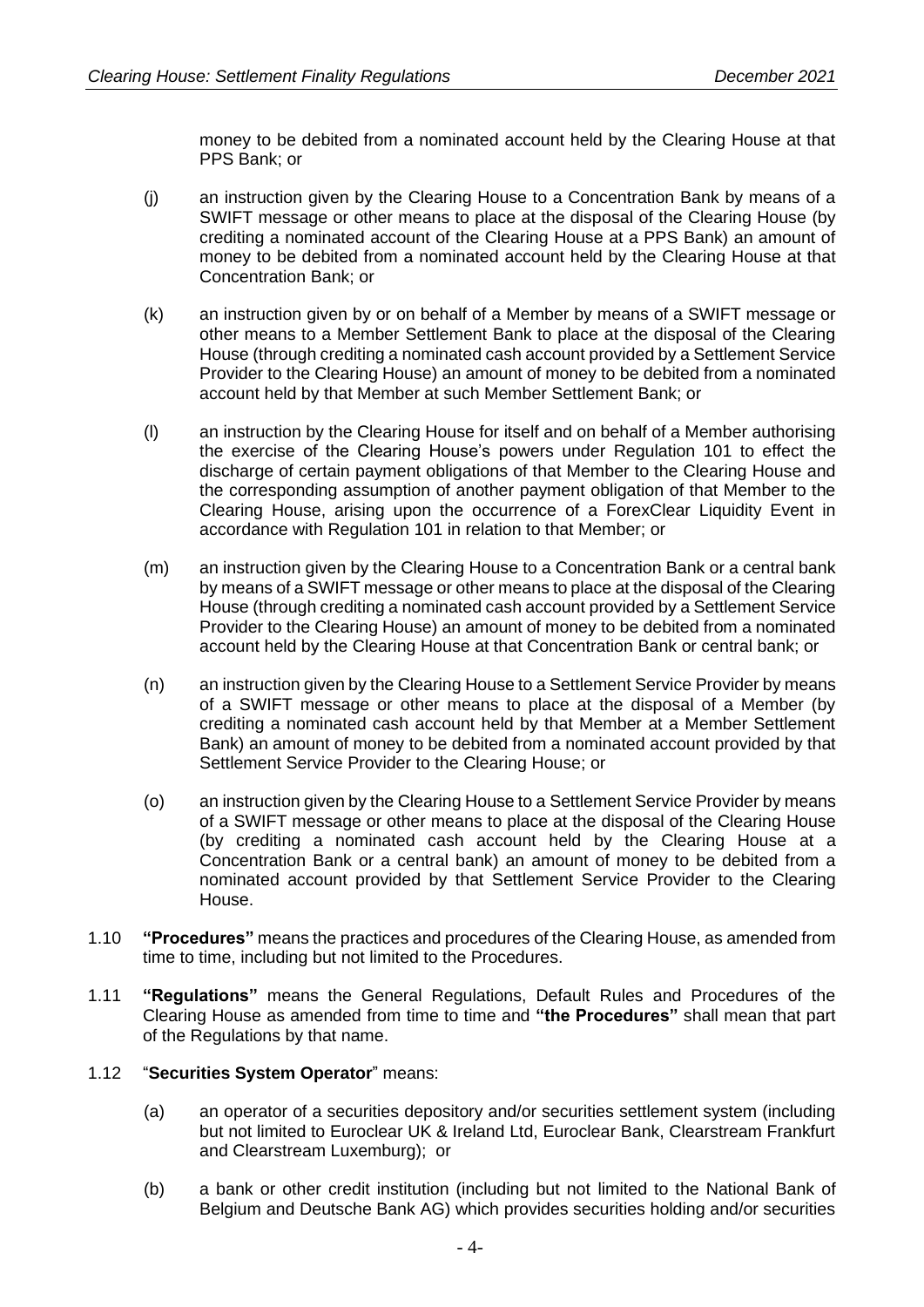settlement services to the Clearing House as a nominee or otherwise through its participation in any securities settlement system or otherwise.

#### 1.13 "**Securities Transfer Order**" means

- (a) an instruction, given by the Clearing House on its own behalf or on behalf of a Member or Non-Member Participant, to a Securities System Operator to transfer the title to or interest in securities to a Member, a Non-Member Participant, the Clearing House or other person by means of a book entry on the register maintained by that Securities System Operator, or otherwise; or
- (b) an instruction given by a Member or Non-Member Participant to a Securities System Operator to transfer the title to or interest in securities to the Clearing House by means of a book entry on the register maintained by that Securities System Operator, or otherwise; or
- (c) an instruction in the form of an electronic message forwarded by or on behalf of a Member or Non-Member Participant to the Clearing House containing data constituting particulars of an exchange contract for the transfer of Securities, RepoClear Transaction, Bond Trade, Repo Trade, EquityClear ATP Match or Eligible RepoClear GC Transaction submitted for registration by the Clearing House in accordance with the provisions of the Regulations; or
- (d) an open Cleared Exchange Contract for the transfer of Securities, a RepoClear Contract, a RepoClear GC Contract or an EquityClear Contract for the transfer of Securities which has been registered by the Clearing House.
- 1.14 **"Settlement Finality Directive"** means Directive 98/26/EC of the European Parliament and of the Council of 19 May 1998 on settlement finality in payment and securities settlement systems.
- 1.15 **"Settlement Service Provider"** means CLS Bank International or any other entity approved by the Clearing House from time to time for the provision to the Clearing House of settlement services in connection with settlements under the ForexClear Service not taking place through the Clearing House Protected Payment System.
- 1.16 **"SF Regulations"** means The Financial Markets and Insolvency (Settlement Finality) Regulations 1999 (S.I. 1999 No. 2979).
- 1.17 **"Transfer Order"** includes a Payment Transfer Order or a Securities Transfer Order.

# **2. Transfer Orders – Specific Provisions**

- 2.1 A Transfer Order takes effect and enters the Clearing House System in accordance with the following:
	- (a) Payment Transfer Orders
		- (i) A Payment Transfer Order of the type set out in sections 1.9(a), 1.9(b),1.9(c), 1.9(d), 1.9(i), 1.9(j), 1.9(m), 1.9(n) and 1.9(o) above takes effect and enters the Clearing House System when the relevant SWIFT message, or other electronic message or fax or other communication is sent by the Clearing House.
		- (ii) A Payment Transfer Order of the type set out in section 1.9(k) takes effect and enters the Clearing House System when the relevant SWIFT message, or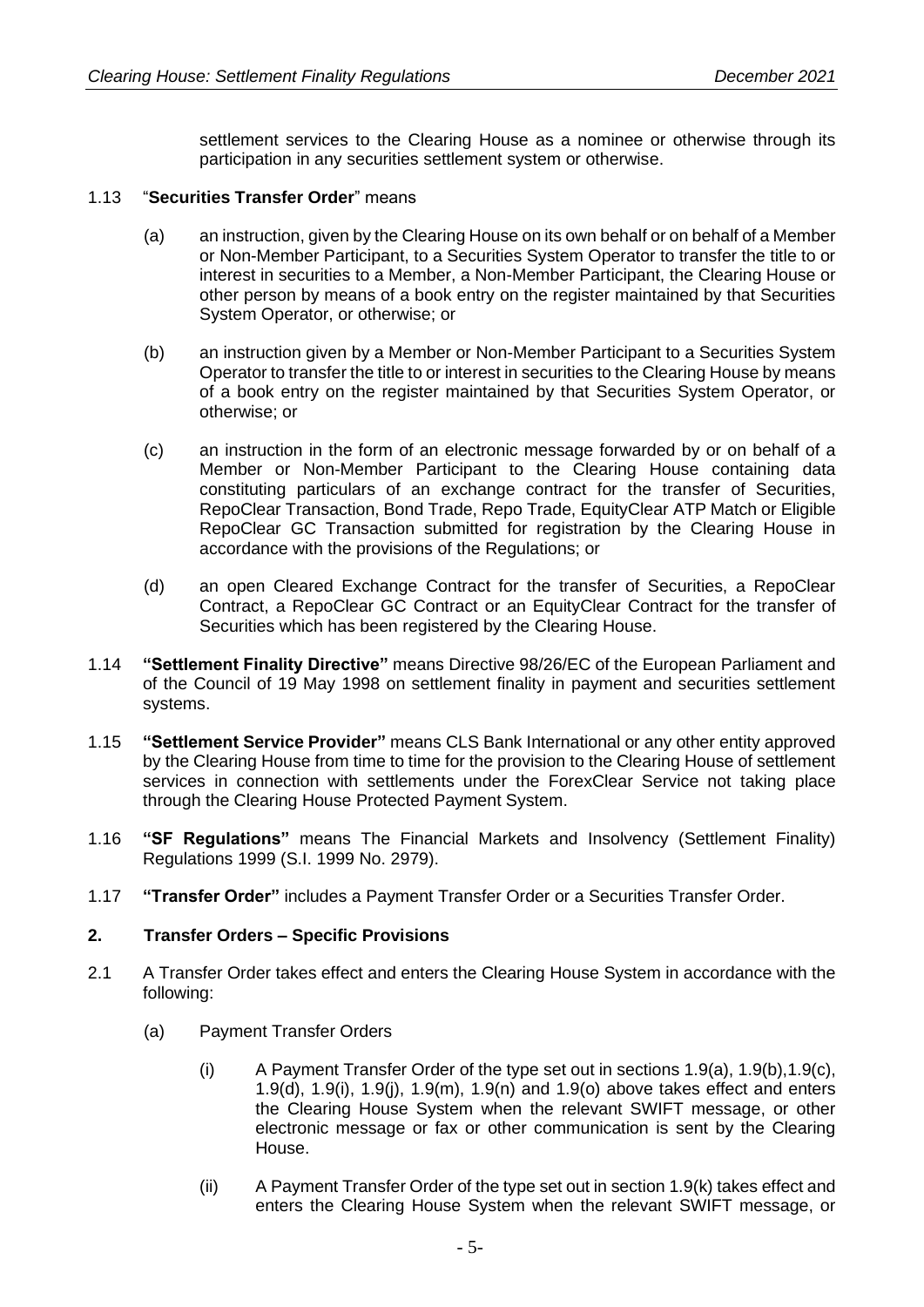other electronic message or fax or other communication is sent by the relevant Member.

- (iii) A Payment Transfer Order of the type set out in section 1.9(f) and 1.9(l) takes effect and enters the Clearing House System upon the occurrence of a ForexClear Liquidity Event in accordance with Regulation 101 in relation to the relevant Member.
- (iv) A Payment Transfer Order of the type set out in section 1.9(g) containing data constituting particulars of a transaction determined by the Clearing House on the terms of a Floating Rate Conversion Annex and submitted to the Clearing House for registration by the Clearing House as a SwapClear Contract takes effect and enters the Clearing House System when such particulars are received by the Clearing House.
- (v) A Payment Transfer Order of the type set out in section 1.9(e) takes effect and enters the Clearing House System when such particulars are received by the Clearing House or its agent or contractor.
- (vi) A Payment Transfer Order of the type set out in section 1.9(h) takes effect and enters the Clearing House System at the time of registration. Details of registration timings are given in the Procedures.
- (b) Securities Transfer Orders
	- (i) A Securities Transfer Order of the type set out in section 1.13(a) takes effect and enters the Clearing House System when the relevant SWIFT message, or other electronic message or fax is sent by the Clearing House.
	- (ii) A Securities Transfer Order of the type set out in section 1.13(b) takes effect and enters the Clearing House system when the relevant SWIFT message, or other electronic message or fax is sent by the Member or Non-Member Participant.
	- (iii) A Securities Transfer Order of the type set out in section 1.13(c) takes effect and enters the Clearing House system when the particulars thereof are received by the Clearing House or its agent or contractor.
	- (iv) A Securities Transfer Order of the type set out in section 1.13(d) takes effect and enters the Clearing House system at the time of registration. Details of registration timings are given in the Procedures.
- 2.2 A Payment Transfer Order shall be irrevocable at the time specified below for that type of Payment Transfer Order.
	- (a) A Credit Member/Debit LCH transfer order shall be irrevocable at the time when the relevant PPS Bank sends a SWIFT confirmation message or otherwise confirms to the Clearing House that such payment will be made.
	- (b) A Credit LCH/Debit Member transfer order shall be irrevocable at the time when the relevant PPS Bank sends a SWIFT confirmation message or otherwise confirms to the Clearing House that such payment will be made.
	- (c) An Inward Cash Account Transfer Order shall be irrevocable from the time prescribed from time to time by the relevant Securities System Operator as being the time after which such instruction may not be revoked by a participant or other person.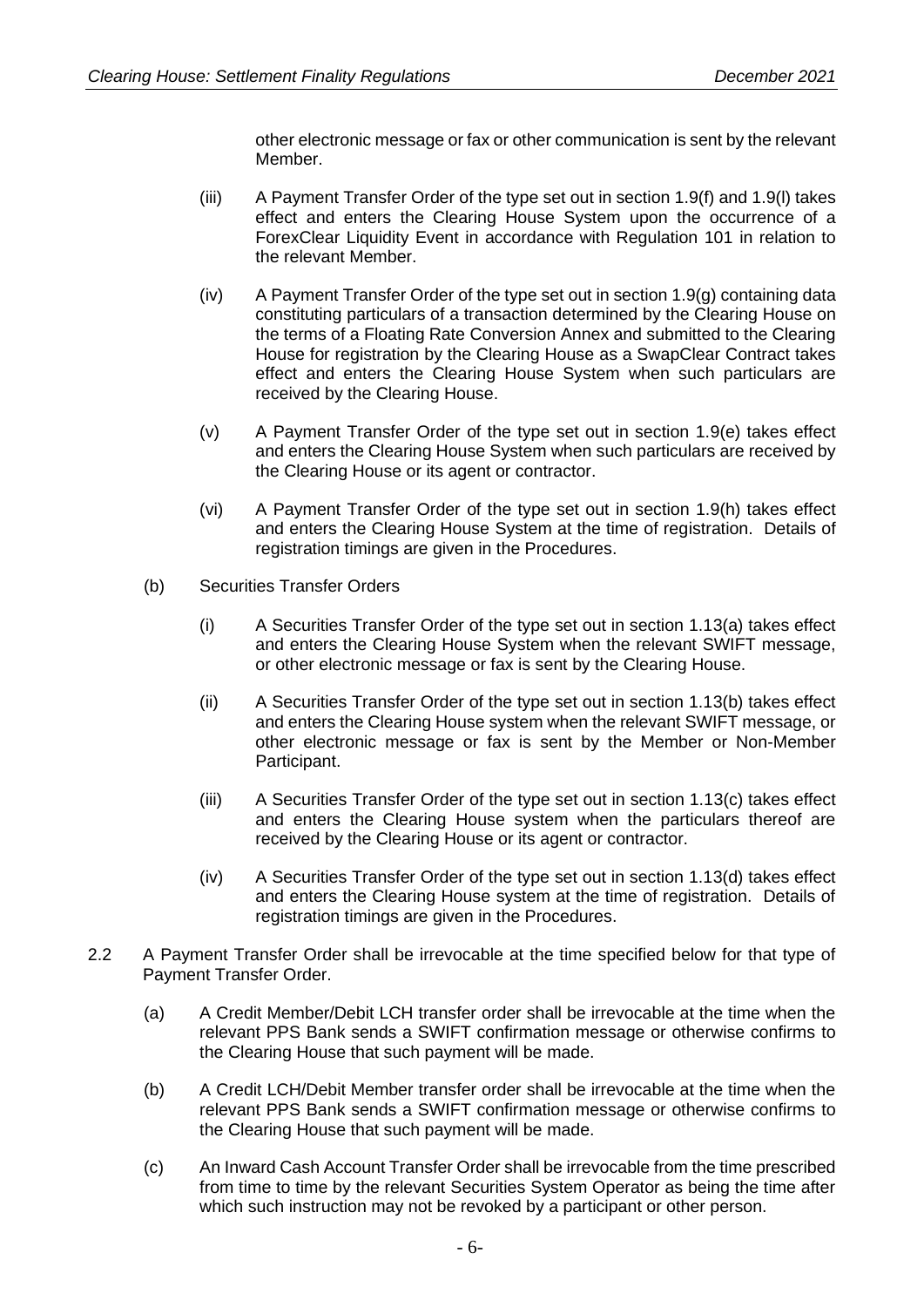- (d) An Outward Cash Account Transfer Order shall be irrevocable from the time prescribed from time to time by the relevant Securities System Operator as being the time after which such instruction may not be revoked by a participant or other person.
- (e) An instruction in the form of an electronic message forwarded by or on behalf of a Member or Non-Member Participant to the Clearing House or its agent or contractor containing data constituting particulars of an exchange contract, RepoClear Transaction, SwapClear Transaction, Post-Compression Contract, ForexClear Transaction, or Eligible EnClear Trade and submitted for registration by LCH in accordance with the Regulations shall be irrevocable from the time of its registration by the Clearing House.
- (f) An instruction in the form of an electronic message forwarded by or on behalf of a Member or Non-Member Participant to LCH, or its agent or contractor, containing data constituting particulars of a Bond Trade, Repo Trade, RepoClear GC Transaction or EquityClear ATP Match submitted to LCH for registration in accordance with the Regulations shall be irrevocable from the time when, having passed all relevant checks required by the Clearing House, it passes through the relevant Computer Gateway. For these purposes a relevant Computer Gateway shall mean a computer gateway of a system operated by LCH or by an agent or contractor of the Clearing House for the purposes, inter alia, of receiving such electronic messages and carrying out such checks.
- (g) An open Cleared Exchange Contract, SwapClear Contract, ForexClear Contract, RepoClear Contract, RepoClear GC Contract, EquityClear Contract or LCH EnClear Contract which has been registered by the Clearing House shall be irrevocable from the time of its registration by the Clearing House.
- (h) An instruction given by the Clearing House to a PPS Bank by means of a SWIFT message or other means to place at the disposal of the Clearing House (by crediting a nominated account of the Clearing House at a Concentration Bank) an amount of money to be debited from a nominated account held by the Clearing House at that PPS Bank shall be irrevocable at the time when the relevant PPS Bank confirms to the Clearing House that such payment will be made.
- (i) An instruction given by the Clearing House to a Concentration Bank by means of a SWIFT message or other means to place at the disposal of the Clearing House (by crediting a nominated account of the Clearing House at a PPS Bank) an amount of money to be debited from a nominated account held by the Clearing House at that Concentration Bank shall be irrevocable at the time when the Concentration Bank confirms to the Clearing House that such payment will be made.
- (j) An instruction given by or on behalf of a Member by means of a SWIFT message or other means to a Member Settlement Bank to place at the disposal of the Clearing House (through crediting a nominated cash account provided by a Settlement Service Provider to the Clearing House) an amount of money to be debited from a nominated account held by that Member at such Member Settlement Bank shall be irrevocable at the time when the relevant Member Settlement Bank sends a SWIFT confirmation message or otherwise confirms to the relevant Member that such payment will be made.
- (k) An instruction given by the Clearing House to a Concentration Bank or any central bank by means of a SWIFT message or other means to place at the disposal of the Clearing House (through crediting a nominated cash account provided by a Settlement Service Provider to the Clearing House) an amount of money to be debited from a nominated account held by the Clearing House at that Concentration Bank or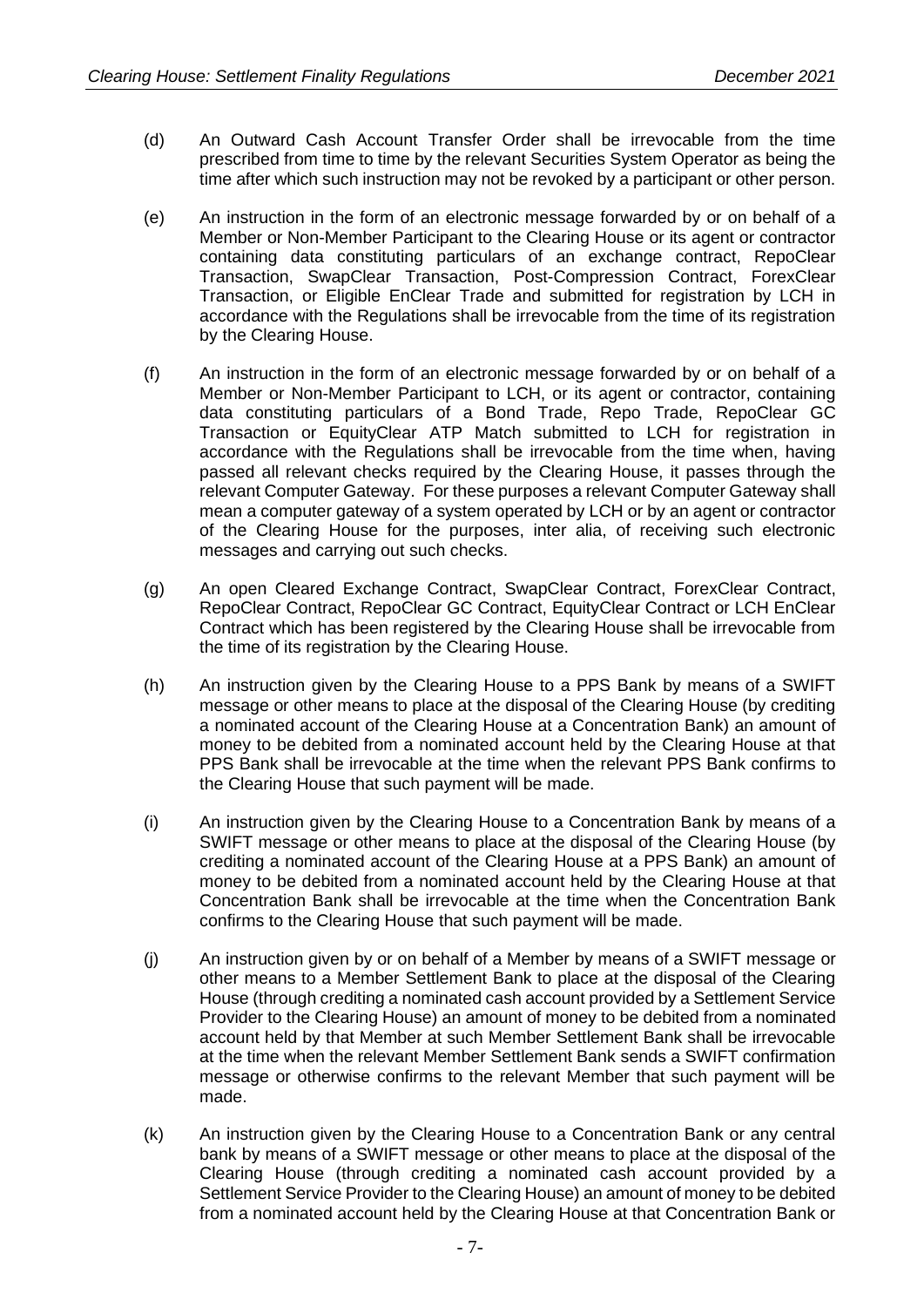central bank shall be irrevocable at the time when that Concentration Bank or central bank sends a SWIFT confirmation message or otherwise confirms to the Clearing House that such payment will be made.

- (l) An instruction by the Clearing House for itself and on behalf of a Member of the type set out in section 1.9(f) or 1.9(l) shall be irrevocable upon the occurrence of a ForexClear Liquidity Event in accordance with Regulation 101 in relation to that Member.
- (m) An instruction by the Clearing House for itself and on behalf of a Member of the type set out in section 1.9(g) containing data constituting particulars of a transaction determined by the Clearing House on the terms of a Floating Rate Conversion Annex and submitted to the Clearing House for registration by the Clearing House as a SwapClear Contract shall be irrevocable when such particulars are received by the Clearing House.
- (n) An instruction given by the Clearing House to a Settlement Service Provider by means of a SWIFT message or other means to place at the disposal of a Member (by crediting a nominated cash account held by that Member at a Member Settlement Bank) an amount of money to be debited from a nominated account provided by that Settlement Service Provider to the Clearing House shall be irrevocable at the time when the Settlement Services Provider first sends confirmation to the Clearing House that such payment will be made.
- (o) An instruction given by the Clearing House to a Settlement Service Provider by means of a SWIFT message or other means to place at the disposal of the Clearing House (by crediting a nominated cash account held by the Clearing House at a Concentration Bank or a central bank) an amount of money to be debited from a nominated account provided by that Settlement Service Provider to the Clearing House shall be irrevocable at the time when the Settlement Service Provider first sends confirmation to the Clearing House that such payment will be made.
- 2.3 Subject to section 2.5 below, a Securities Transfer Order shall be irrevocable at the time specified hereafter for the relevant type of Securities Transfer Order.
	- (a) An instruction given by the Clearing House (on its own behalf or on behalf of a Member or Non-Member Participant) to a Securities System Operator of the kind referred to in section 1.13(a) to transfer the title to or interest in securities to a Member, Non-Member Participant, to the Clearing House or other person by means of a book entry on the register maintained by that Securities System Operator shall be irrevocable at the time prescribed from time to time by that Securities System Operator as being the time after which such instruction may not be revoked by a participant or other person.
	- (b) An instruction given by a Member or, where permitted or required by the Regulations, a Non-Member Participant to a Securities System Operator of the kind referred to in section 1.13(a) to transfer the title to or interest in securities to the Clearing House by means of a book entry on the register maintained by that Securities System Operator shall be irrevocable at the time prescribed from time to time by that Securities System Operator as being the time after which such instruction may not be revoked by a participant or other person.
	- (c) An instruction given by the Clearing House (on its own behalf or on behalf of a Member or Non-Member Participant) to a Securities System Operator of the kind referred to in section 1.13(b) to transfer the title to or interest in securities to a Member, Non-Member Participant, to the Clearing House or other person by means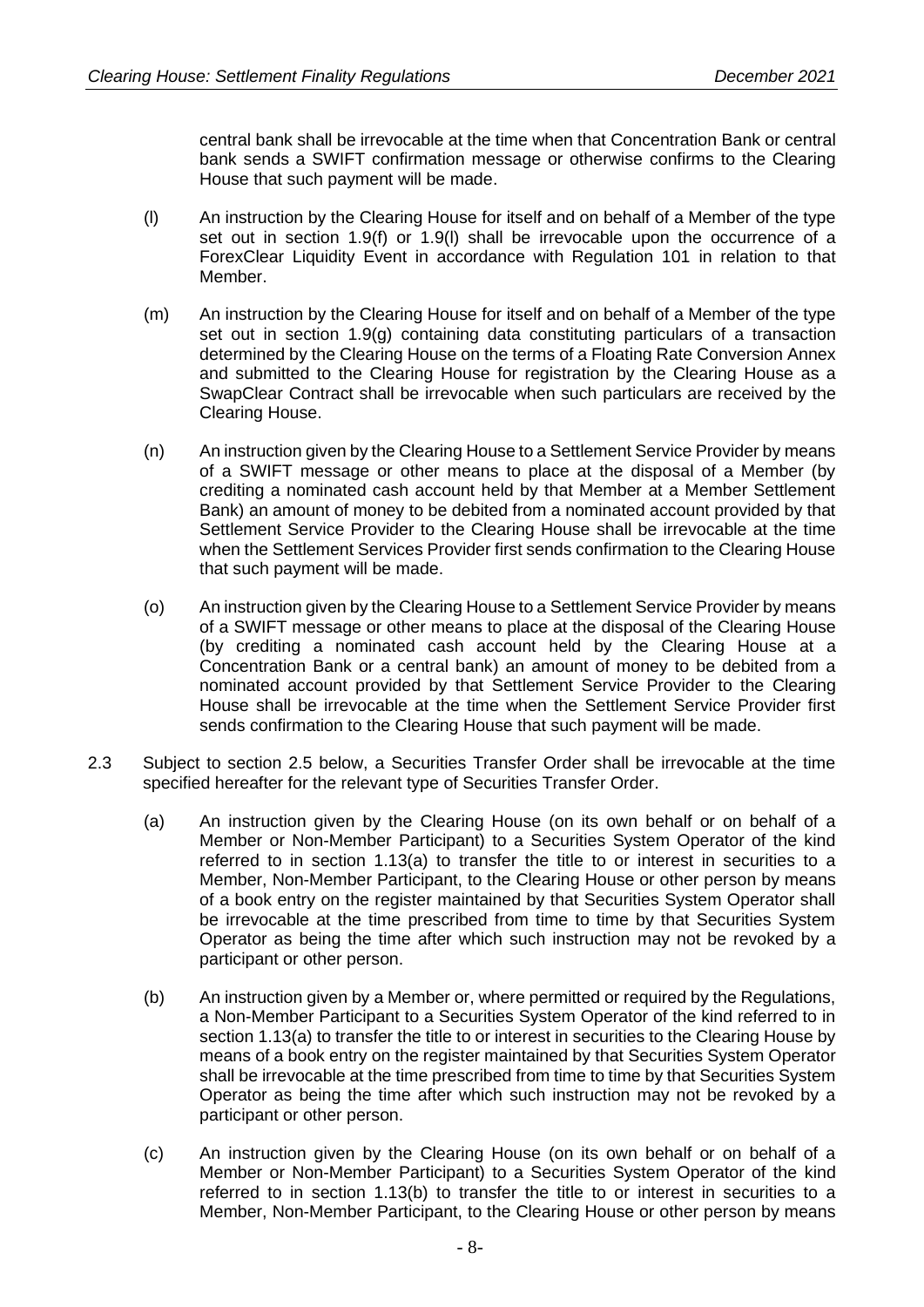of a book entry on the register maintained by another Securities System Operator shall be irrevocable at the time prescribed from time to time by that other Securities System Operator as being the time after which such instruction may not be revoked by a participant or other person.

- (d) An instruction given by a Member or, where permitted or required by the Regulations, a Non-Member Participant to a Securities System Operator of the kind referred to in section 1.13(b) to transfer the title to or interest in securities to the Clearing House by means of a book entry on the register maintained by another Securities System Operator shall be irrevocable at the time prescribed from time to time by that other Securities System Operator as being the time after which such instruction may not be revoked by a participant or other person.
- (e) An instruction in the form of an electronic message forwarded by or on behalf of a Member or Non-Member Participant to the Clearing House or its agent or contractor containing data constituting particulars of an exchange contract, RepoClear Transaction or RepoClear GC Transaction for the transfer of securities, and submitted for registration by the Clearing House in accordance with the Regulations shall be irrevocable at the time of its registration by the Clearing House.
- (f) An instruction in the form of an electronic message forwarded by or on behalf of a Member or Non-Member Participant to the Clearing House or its agent or contractor containing data constituting particulars of a Bond Trade, Repo Trade or EquityClear ATP Match submitted to LCH for registration in accordance with the Regulations shall be irrevocable from the time when, having passed all relevant checks required by the Clearing House, it passes through the relevant Computer Gateway. For these purposes a relevant Computer Gateway shall mean a computer gateway of a system operated by the Clearing House or by an agent or contractor of the Clearing House for the purposes, inter alia, of receiving such electronic messages and carrying out such checks.
- (g) An open Cleared Exchange Contract for the transfer of Securities, a RepoClear Contract, a RepoClear GC Contract or an EquityClear Contract for the transfer of Securities which has been registered by the Clearing House shall be irrevocable from the moment of its registration by LCH.

2.4

- (a) Particulars of when registration occurs for RepoClear Transactions, are set out in Section 2B of the Procedures.
- (b) Particulars of when registration occurs for SwapClear Transactions are set out in Section 2C of the Procedures.
- (c) Particulars of when registration occurs for EquityClear ATP Matches in EquityClear Eligible Equities are set out in Section 2D.
- (d) INTENTIONALLY LEFT BLANK
- (e) INTENTIONALLY LEFT BLANK
- (f) Particulars of when registration occurs for ForexClear Transactions are set out in Section 2L of the Procedures.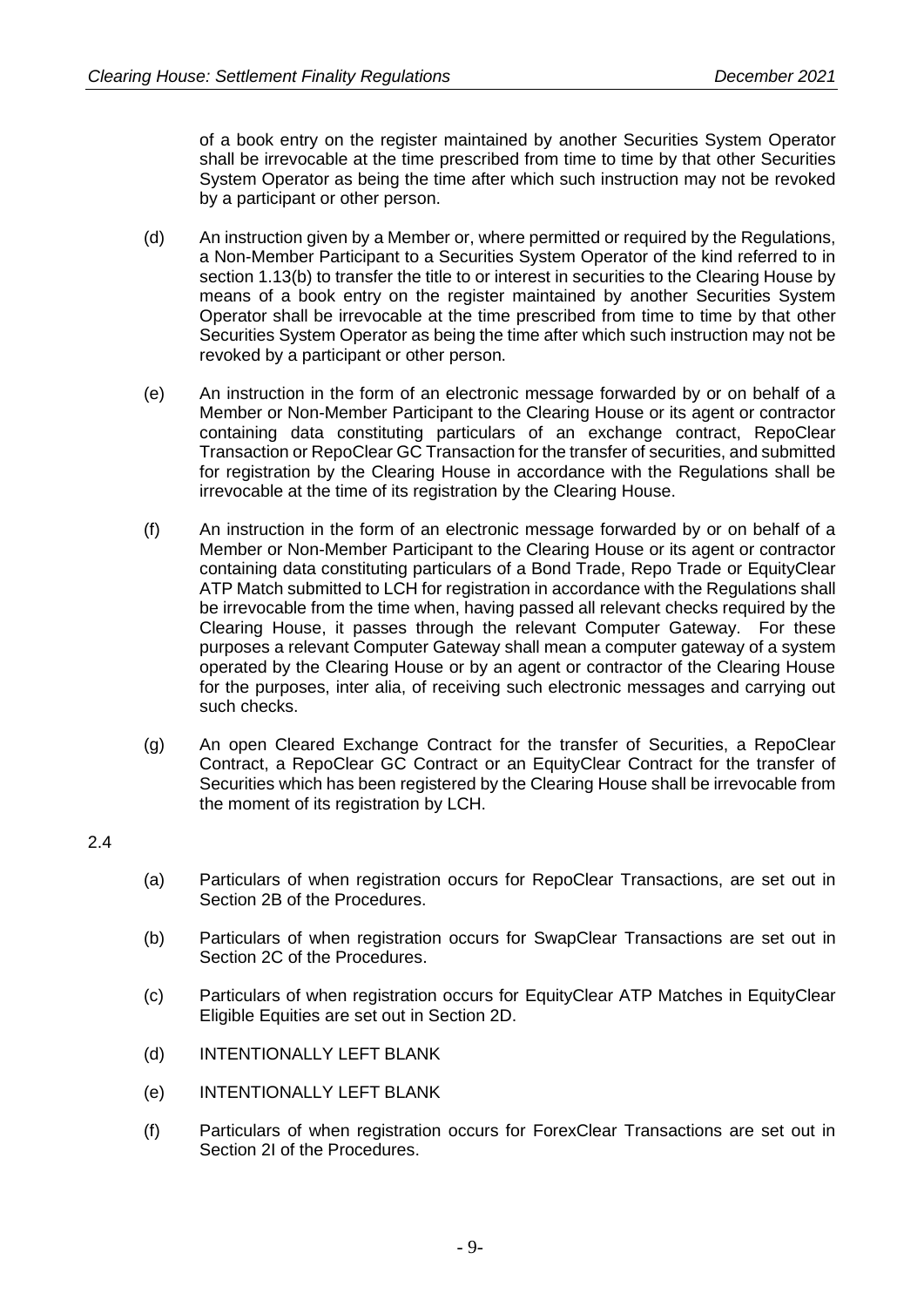- (g) Particulars of when registration occurs for Listed Interest Rates Novation Transactions and Rates Exchange Matches are set out in Section 2J of the Procedures.
- 2.5 (a) For the purposes of this section 2.5 "Onward Instruction" shall mean any instruction to a securities settlement system, which is given by a Securities System Operator of the kind referred to in section 1.12(b) above, and through which that Securities System Operator gives effect to a Securities Transfer Order given to it by the Clearing House.
	- (b) Where a Securities Transfer Order is given by LCH to a Securities Systems Operator of the kind referred to in section 1.12(b), that Securities Transfer Order shall be irrevocable from the time after which any Onward Instruction may not be revoked by that Securities Systems Operator as prescribed by the rules or other requirements of the securities settlement system to which such Onward Instruction is submitted.
- 2.6 Settlement of a Payment Transfer Order of the type set out in section 1.9(k) and section 1.9(m) that:
	- (a) takes effect and enters the Clearing House System on any business day (the "**Settlement Day**"); and
	- (b) results in an amount of money being credited to a nominated cash account provided by a Settlement Service Provider to the Clearing House,

shall be complete only at the earlier of (i) the settlement of all Payment Transfer Orders given by the Clearing House to that Settlement Service Provider together having the effect on that Settlement Day of reducing the balance on such nominated cash account provided by the Settlement Service Provider to zero, and (ii) the end of the business day, where the relevant "business day" for these purposes only shall begin at the start of the relevant calendar day and shall end at the latest time at which the Clearing House actually ceases settlement operations for that Settlement Day.

# **3. Prohibition of Revocation of Transfer Orders**

A Transfer Order shall not be revoked or purport to be revoked by a Participant (or by any liquidator or other insolvency office-holder appointed with regard to any undertaking operated by a Participant) after the time specified in section 2 above as being the time when such instruction becomes irrevocable.

# **4. Provision of information**

- 4.1 A Participant shall, within 14 days of being requested to do so by any person ("the applicant") and upon being paid such reasonable charge as the Participant may require, provide to the applicant the following information:
	- (a) details of the systems which are designated for the purposes of the Settlement Finality Directive in which the Participant, as the case may be, participates; and
	- (b) information about the main rules governing the functioning of those systems.
- 4.2 Nothing in this section 4 shall require the Participant to provide any of the above information to an applicant where, or to the extent that, such request is frivolous or vexatious.
- 4.3 Each Participant shall promptly supply to the Clearing House such information as the Clearing House may require from time to time in order for LCH to meet its obligations as the operator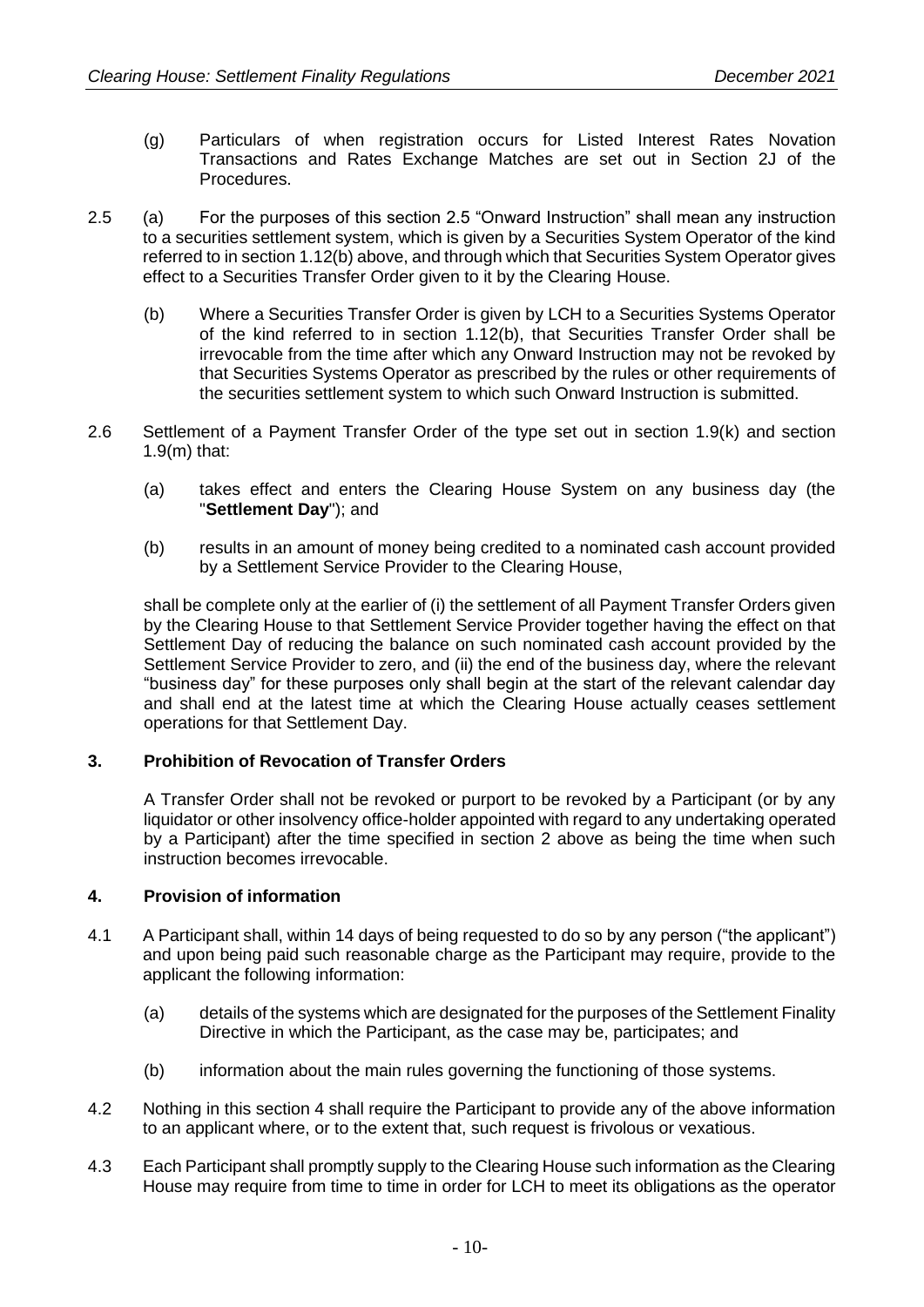of a system designated under the Financial Markets and Insolvency (Settlement Finality) Regulations 1999.

#### **5. Notification of certain insolvency events**

- 5.1 Subject to section 5.2 below a Participant shall forthwith notify the Clearing House, the Financial Conduct Authority and the Bank of England if:-
	- (a) a resolution is passed for the voluntary winding up of the Participant; or
	- (b) a trust deed granted by the Participant (as the case may be) becomes a protected trust deed.
- 5.2 If a Participant is required to give notice of any of the events set out in sections 5.1(a) and 5.1(b) above by any other provisions of the Regulations, then nothing in this section shall be taken to require the giving of a further notice to the Clearing House of the same event, providing always that such notice as is given under such other provision of the Regulations is given in writing and addressed to the person identified in section 5.3 below.
- 5.3 Any notice to be given to the Clearing House under this provision shall be given in writing, addressed to the General Counsel, and shall be sent by first class pre-paid post or hand delivered to the following address:

LCH Limited Aldgate House 33 Aldgate High Street London EC3N 1EA

or sent by fax (followed by postal confirmation) to the following fax number:

+44 (0)20 7426 7210.

5.4 Any notice given to the Bank of England under this provision shall be sent by first class prepaid post or hand delivered to:

The Senior Manager CCP Supervision Market Infrastructure Directorate Bank of England 20 Moorgate London EC2R 6DA

or sent by fax (followed by postal confirmation) to the following fax number:

+44 (0)20 7601 3217.

5.5 and a copy to:

The Senior Manager Payment Systems Oversight Market Infrastructure Division, HO-3 Bank of England Threadneedle Street London EC2R 8AH

or sent by fax (followed by postal confirmation) to the following fax number: